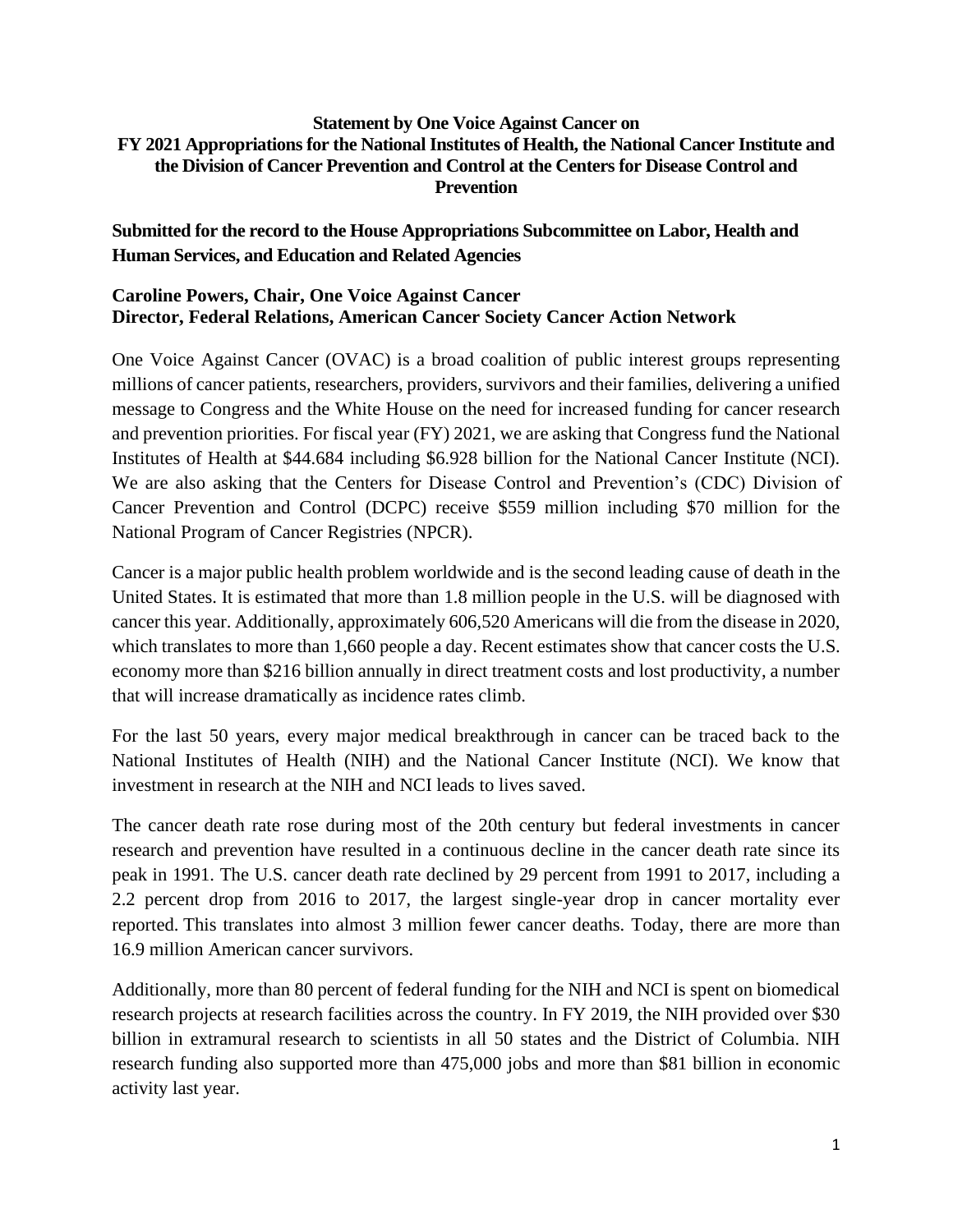Thanks to your bipartisan, bicameral leadership, Congress has increased funding for NIH by \$11.6 billion over the past five years. We are especially grateful that Congress dedicated new funding in FY 2020 to address a precipitous decline in the success rate for research project grant (RPG) applications at NCI.

The NCI is experiencing a demand for research funding that is far beyond that of any other Institute or Center (IC). Between FY 2013 and FY 2018, the number of R01 (investigator-initiated) grant applications to NCI rose by 45.9 percent. For all other ICs during that time, the number of R01 applications rose by just 4.9 percent.

As a result of this extraordinary demand from the scientific community, the RPG success rate at NCI dropped from 13.7 percent in FY 2013 to 11.3 percent in FY 2018. This is a situation unique to NCI, at a time when cancer researchers are making historic advances in new treatments and therapies. The success rate for NIH overall during that same period rose from 16.8 percent to 20.2 percent.

We thank Congress for addressing this issue in the FY 2020 Labor, Health and Human Services, and Education (Labor-HHS) Appropriations bill, but sustained investments will be required to improve the success rate at NCI and maintain the current pace of progress in cancer research. Therefore, OVAC recommends at least \$44.7 billion for NIH in FY 2021, a \$3 billion increase over the FY 2020 level. For NCI, we recommend \$6.9 billion, which is both the amount proposed by NCI in its FY 2021 professional judgment budget and the level needed to provide an increase for NCI which is proportional to that of NIH overall.

Preventing cancer is also critically important. About half of the over 600,000 cancer deaths that will occur this year could be averted through the application of existing cancer control interventions. The Centers for Disease Control and Prevention's (CDC's) Division of Cancer Prevention and Control (DCPC) provides key resources to states and communities to prevent cancer. Although we have seen declines in the cancer death rate overall, progress is slowing for cancers that are amenable to early detection through screening (e.g., breast cancer, prostate cancer, and colorectal cancer), and substantial racial and geographic disparities persist for highly preventable cancers, such as those of the cervix and lung. Increased investment in the equitable application of existing cancer control interventions as spearheaded by CDC's DCPC will accelerate progress in the fight against cancer. For this reason, we request \$559 million overall for DCPC, an increase of \$178 million over the FY 2020 level.

Within DCPC, cancer registries are vital in identifying emerging trends, investigating disparities, understanding patterns of care, and evaluating the impact of early detection and treatment advances on cancer incidence and outcomes. The National Program of Cancer Registries (NPCR) provides technical, operational, and financial support for states to manage their own cancer registries. We are grateful that Congress prioritized cancer registries in CDC's new data initiative, created in the FY 2020 Labor-HHS appropriations bill. However, there is currently a data lag of 24 months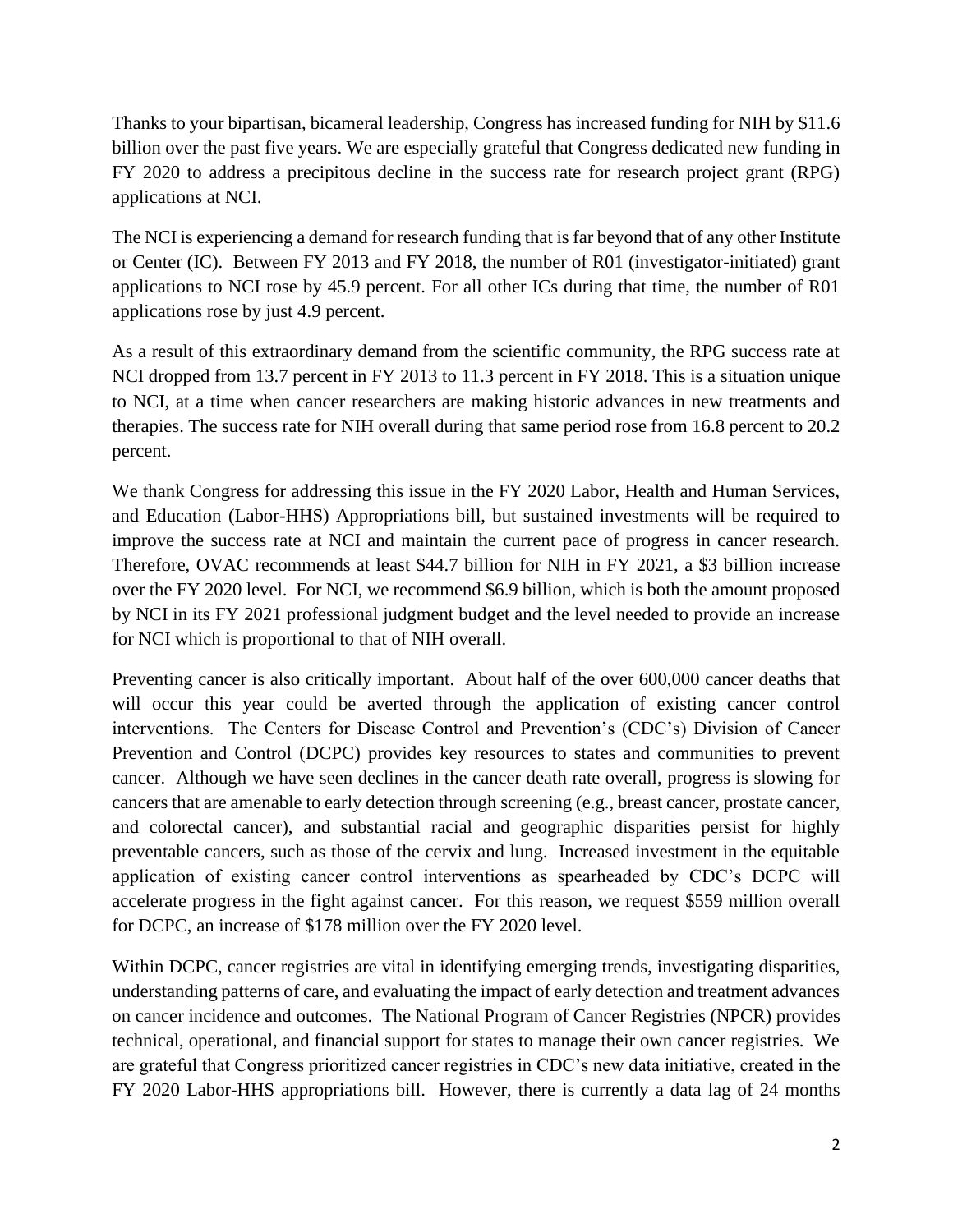within the system. With new resources, the CDC could create a cloud-based system that would record data in real time, greatly enhancing the ability of states to develop targeted approaches to preventing and treating cancer. We therefore request a dedicated increase in funding for NPCR of \$19 million to ensure that DCPC can move forward with the necessary improvements.

Additionally, oncology nurses are on the front lines when it comes to providing quality cancer care and contribute significantly to cancer research. More funding for the Health Resources and Services Administration's nurse training programs is necessary to support more nursing scholarships and loan repayment applications and to address the current and future nursing workforce shortage.

Below please find an overview of OVAC's program level requests in the Labor-HHS bill:

### National Institutes of Health (NIH) - *\$44.684 billion, including:*

- National Cancer Institute (NCI): *\$6.928 billion*
- National Institute on Minority Health and Health Disparities (NIMHD): *\$360 million*
- National Institute on Nursing Research (NINR): *\$181 million*

# Centers for Disease Control and Prevention (CDC) Cancer Programs - *\$559 million, including:*

- National Comprehensive Cancer Control Program: *\$50 million*
- National Program of Cancer Registries: *\$70 million*
- National Breast and Cervical Cancer Early Detection Program: *\$275 million*
- Colorectal Cancer Control Program: *\$70 million*
- National Skin Cancer Prevention Education Program: *\$5 million*
- Prostate Cancer Awareness Campaign: *\$35 million*
- Ovarian Cancer Control Initiative: *\$12 million*
- Gynecologic Cancer and Education and Awareness (Johanna's Law): *\$15 million*
- Cancer Survivorship Resource Center: *\$900,000*

Health Resources and Services Administration (HRSA)

• Title VIII Nursing Programs: *\$270.5 million*

Once again, thank you for your continued leadership on funding issues important in the fight against cancer. Obviously, the COVID-19 pandemic has upended our entire society including